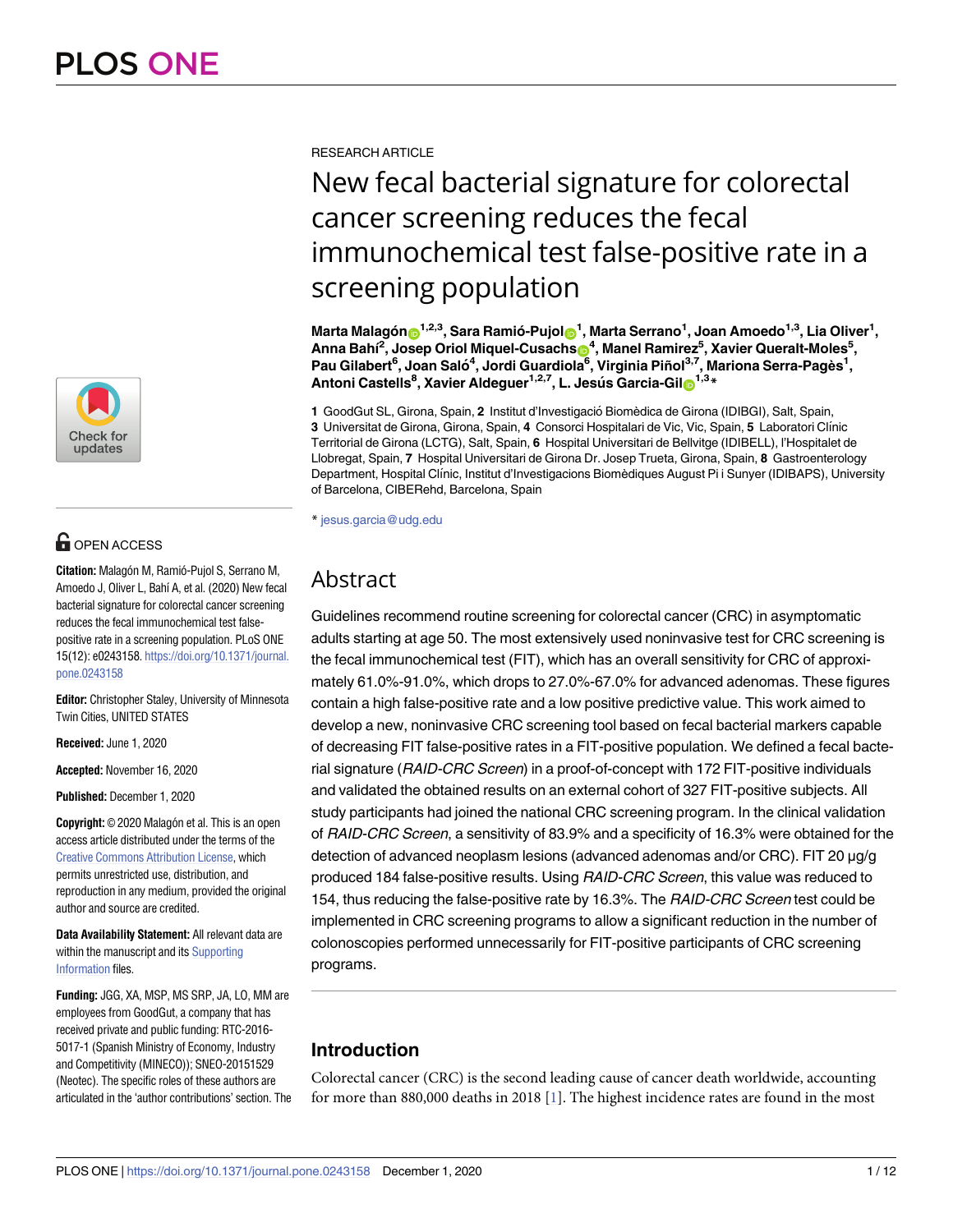<span id="page-1-0"></span>funders had no role in study design, data collection and analysis, decision to publish, or preparation of the manuscript.

**Competing interests:** I have read the journal's policy and the authors of this manuscript have the following competing interests: JGG, XA, MSP, MS, SRP, JA, LO, and MM are employees from GoodGut, a company who has received private and public funding. JGG, XA, MSP, MS, SRP, JA, LO and MM report grants from MINECO and from CDTI, during the conduct of the study. JGG, XA, MSP, and JG are also GoodGut shareholders, outside the submitted work. MSP, JGG, and XA are authors of the patent "METHOD FOR DIAGNOSING COLORECTAL CANCER FROM A HUMAN FECES SAMPLE BY QUANTITIVE PCR, PRIMERS AND KIT" with reference number PCT/EP2015/054451; MSP, JGG, XA, SRP and MMR are authors of the patent "IMPROVED METHOD FOR THE SCREENING DIAGNOSIS AND/OR MONITORING OF COLORECTAL ADVANCED NEOPLASIA, ADVANCED ADENOMA AND/OR COLORECTAL CANCER" with reference number 193821865-1118. The rest of the authors have nothing to disclose. This does not alter our adherence to PLOS ONE policies on sharing data and materials.

developed countries (i.e., Australia, New Zealand, and countries in Europe and North America), while the lowest rates are found in the poorest countries (i.e., those in Africa and Southcentral Asia). These geographic differences could be associated with Western diets and other environmental aspects. Low socioeconomic status is also related to a higher risk for developing CRC [\[2\]](#page-10-0).

CRC mortality rates have declined progressively in many Western countries as governments have begun focusing their efforts at different prevention levels. Primary prevention aims to decrease the risk of developing colorectal neoplasms by following a healthy diet and lifestyle and chemoprevention [[3\]](#page-10-0). CRC screening is a secondary prevention strategy for reducing incidence and mortality by detecting and removing precursor lesions such as colorectal adenomas [\[4](#page-10-0)]. A tertiary prevention strategy is CRC surveillance, which seeks to minimize the impact of previously established colorectal neoplasms on the prognosis of the patient [\[5](#page-10-0)].

CRC is a good candidate for disease screening, as it constitutes a significant health issue, its natural history has been widely studied, diagnostic methods for its early detection are available and its treatment is more effective when it is diagnosed early [\[6\]](#page-10-0). Moreover, screening programs for CRC have been demonstrated to be more cost-effective than other screening programs, such as those for breast and cervix cancers [\[7\]](#page-10-0). Improvement in screening quality and adherence, however, is pivotal for further reducing the prevalence of CRC-associated death. The most extensively used CRC screening strategies are based on endoscopic examinations (i.e., colonoscopy and flexible sigmoidoscopy) and fecal tests (i.e., the guaiac-based fecal occult blood test and fecal immunochemical test (FIT)). Colonoscopy is currently used as a CRC screening method in countries such as Germany and Poland. Although its sensitivity and specificity for advanced neoplasia (AN; i.e., advanced adenoma (AA) and/or CRC) approaches 100% in experienced hands [\[8](#page-10-0)], it also has some limitations: it requires exhaustive bowel cleansing and is time-consuming, painful, and expensive [\[9](#page-10-0)]. To overcome these limitations, there is an increasing interest in the use of a two-step screening strategy by first using noninvasive screening and then after a positive result, performing the colonoscopy. The most commonly used noninvasive method is FIT, which specifically detects human hemoglobin in feces. The quantitative nature of FIT allows the selection of an optimal cut-off concentration for the desired target population.

Different screening programs have been implemented in regions of Spain for those aged 50-69 years. Most of these programs first use FIT (cut-off at 20 μg of hemoglobin/g of feces), followed by a colonoscopy when a positive FIT result is obtained. In the Catalonia region, in 2013, 47.8% of the invited population agreed to participate in the CRC screening program, of which 5.4% tested positive [\[10\]](#page-10-0).

Data from 19 studies in which FIT performance in CRC screening was assessed showed that the overall sensitivity and specificity for CRC were 79.0% and 94.0%, respectively [\[11\]](#page-10-0). Importantly, CRC screening strategies need to show high performance in detecting not only CRC but also precancerous lesions. In this setting, FIT sensitivity for AAs has been shown to be 28.0%, while its positive predictive value (PPV) has been shown to be 13.3%, which results in a high false-positive rate for AN [\[12\]](#page-10-0). False-positive results lead to patient concerns and unnecessary colonoscopies, with associated potential risks and costs. Therefore, in order to reduce false-positive results, it is necessary to develop new noninvasive tools for CRC screening with higher specificity.

In recent years, growing attention has been given to the role of microbiota in carcinogenesis. Microorganisms are thought to be involved in up to 20.0% of cancers [\[13\]](#page-10-0), specifically colorectal cancer [[14](#page-10-0)]. The intestinal mucosa is constantly exposed to the gut microbiota and its derived metabolites, which have been observed to stimulate the immune response with the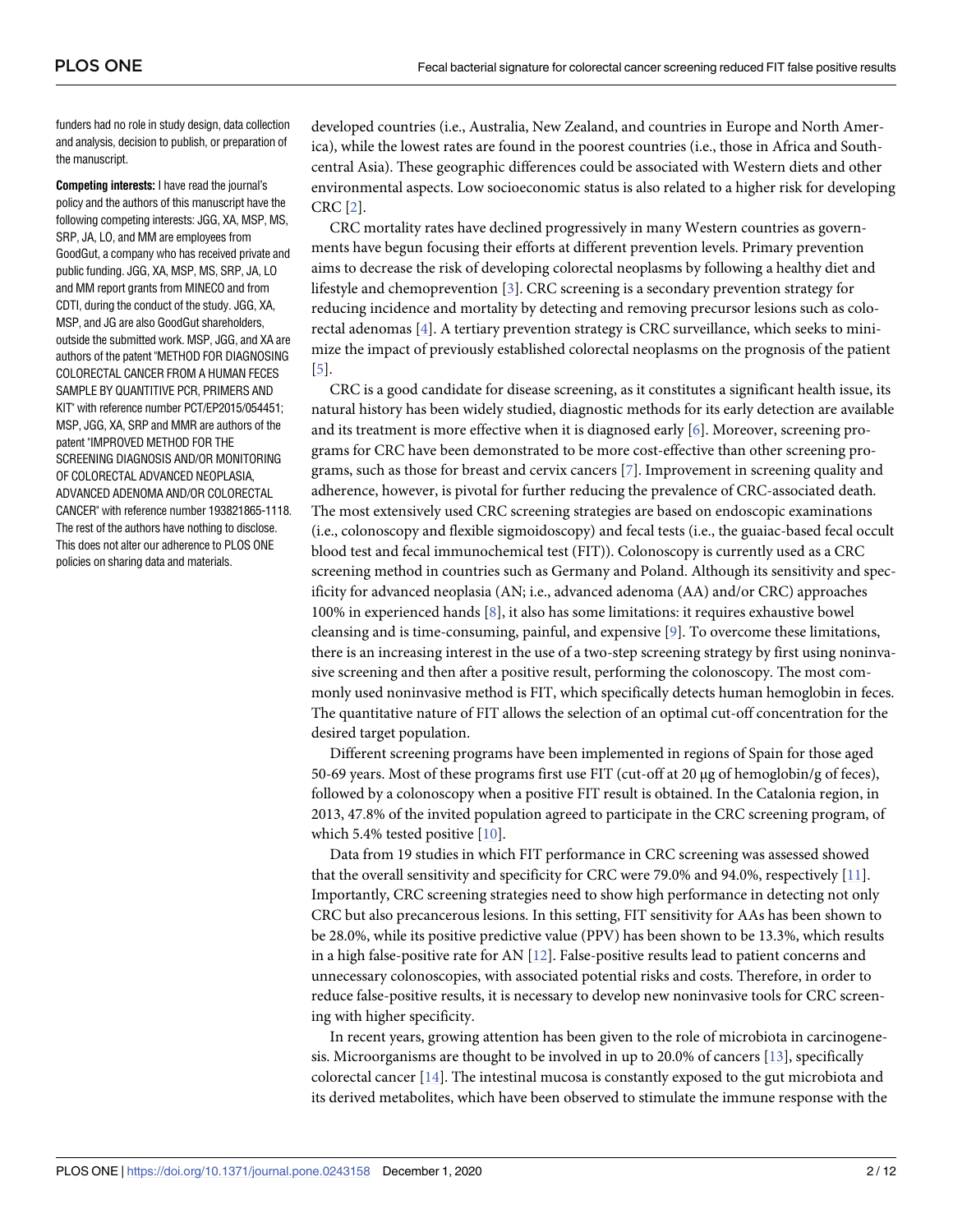<span id="page-2-0"></span>potential to cause inflammation [\[15\]](#page-10-0). Several research groups have sequenced the 16S rRNA genes of bacteria from colonic mucosa or feces and reported that patients with CRC show colorectal dysbiosis [[16–19\]](#page-10-0). Some of the identified species are suspected to be involved in colorectal tumorigenesis. These species include *Gemella morbillorum* (GMLL), *Peptostreptococcus stomatis* (PTST), and *Bacteroides fragilis* (BCTF). All these data suggest that the fecal gut microbiota is a potential alternative noninvasive tool for CRC screening. From these studies, we designed quantitative polymerase chain reaction (qPCR) systems that specifically target those bacterial markers. Moreover, we have also studied other bacterial indicators retrieved from other studies and previously developed by our group (i.e., B10, best BLAST match *Faecalibacterium prausnitzii* (FPRA); B46, best BLAST match *Subdoligranulum variabile*; and B48, best BLAST match *Ruminococcus* sp., *Roseburia* sp., and *Coprococcus* sp.) [[20,21\]](#page-10-0).

In this work, we developed a new, noninvasive tool for CRC screening (i.e., *RAID-CRC Screen*) based on a fecal bacterial signature that complements FIT and increases its specificity and PPV for AN detection among FIT-positive participants. Proof-of-concept and clinical validation of the designed tool in two independent cohorts of an organized, population-based CRC screening program are reported.

# **Methods**

### **Study population**

Participants of the Catalan CRC screening program were invited to participate in the study. The inclusion criteria were as follows: (1) asymptomatic subjects; (2) subjects aged 50–69 years (both included); and (3) subjects with a positive FIT result (cut-off at 20 μg of hemoglobin/g of feces). The exclusion criteria were as follows: (1) subjects who had received antibiotics the month prior to inclusion; (2) subjects who had received chemotherapy and/or radiotherapy the last 6 months prior to inclusion; (3) subjects with severe comorbidity that, in the opinion of the investigator, should preclude participation in the study; and (4) subjects who were pregnant at the time of inclusion.

In the proof-of-concept study, a cohort consisting of 189 consecutive FIT-positive participants in the Catalan CRC screening program was recruited (Table 1). The recruiting centers were the Hospital Universitari Dr. Josep Trueta-IAS (Girona, Spain), the Hospital Universitari de Bellvitge (L'Hospitalet de Llobregat, Spain), and the Consorci Hospitalari de Vic (Vic, Spain). The study protocol (clinical investigation code: RAID-CRC 20202015) was approved by the Clinical Research Ethics Committee of the three participating centers. Written informed consent was obtained from all participants. From 189 recruited subjects, 17 had to be excluded because of poor sample condition. Finally, 172 samples from asymptomatic subjects were used in the proof-of-concept study.

| according to their diagnosis. |                        |             |             |             |             |  |  |  |
|-------------------------------|------------------------|-------------|-------------|-------------|-------------|--|--|--|
|                               | <b>Characteristics</b> | <b>CRC</b>  | AA          | <b>NAA</b>  | NC          |  |  |  |
| Proof of concept              | $n(\%)$                | 11(6.3)     | 67(39.0)    | 38(22.1)    | 56(32.6)    |  |  |  |
|                               | Age (mean, range)      | $61(50-69)$ | $61(50-69)$ | $60(50-69)$ | $59(49-69)$ |  |  |  |
|                               | Sex, female (%)        | 6(54.5)     | 19(28.3)    | 15(39.5)    | 37(66.1)    |  |  |  |
| Clinical validation           | $\mathbf{n}(\%)$       | 19(5.8)     | 124(37.9)   | 85(26.0)    | 99(30.3)    |  |  |  |
|                               | Age (mean, range)      | $61(54-69)$ | $61(50-73)$ | $61(50-70)$ | $58(49-69)$ |  |  |  |
|                               | Sex, female (%)        | 6(31.6)     | 52(41.9)    | 42 (49.4)   | 53 (53.5)   |  |  |  |

Table 1. Characteristics of patients included in the proof-of-concept (RAID-CRC 20202015) and clinical validation (GG-RAIDCRC-1002) studies, classified **according to their diagnosis.**

CRC, colorectal cancer; AA, advanced adenoma; NAA, nonadvanced adenoma; NC, normal colonoscopy.

<https://doi.org/10.1371/journal.pone.0243158.t001>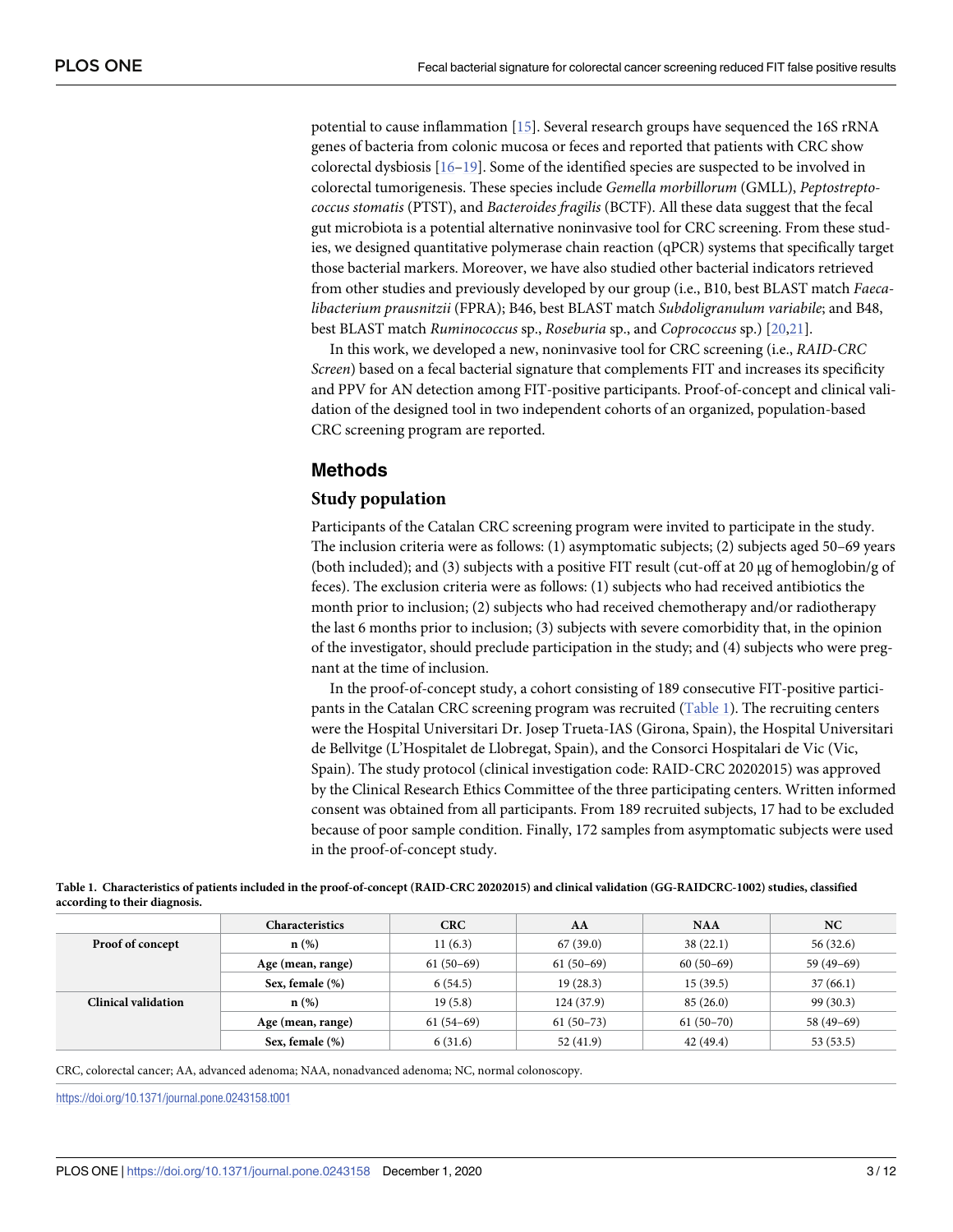<span id="page-3-0"></span>All subjects underwent colonoscopy to determine their colorectal status. According to endoscopic examination and pathology results, diagnosis was classified into four groups: normal colonoscopy (colonoscopy with no findings or with sigma and/or rectum hyperplastic polyps *<*10 mm), nonadvanced adenomas (NAAs; tubular adenomas *<*10 mm with low-grade dysplasia), AAs (adenomas  $>10$  mm or with villous component or high-grade dysplasia, and pTis adenocarcinoma), and invasive CRC. Serrated lesions were classified in the NAA (lesions  $<$ 10 mm without dysplasia) or AA (lesions  $\geq$ 10 mm or with dysplasia) groups. Advanced neoplasms were defined as AA or invasive CRC. Individuals were also asked to answer a questionnaire to record clinical and epidemiologic data.

This proof-of-concept allowed us to develop an algorithm that discriminates between healthy subjects and those with AN. It was validated on an independent cohort consisting of 359 consecutive FIT-positive participants in the national CRC screening program [\(Table](#page-2-0) 1). Clinical validation was designed as a cross-sectional, multicenter study; the protocol (clinical investigation code: GG-RAIDCRC-1002) was approved by the Clinical Research Ethics Committee of Hospital Universitari Dr. Josep Trueta-IAS and Hospital Universitari de Bellvitge. Written informed consent was obtained from all study participants. According to the endoscopic findings, subjects were classified into the four groups previously mentioned. From the 359 recruited subjects, 32 had to be excluded from the study for different reasons: the subject did not collect the stool sample, the sample was incorrectly conserved, there was no colonoscopic diagnosis, and the sample condition was poor. Finally, 327 samples were used for the clinical validation of *RAID-CRC Screen*.

#### **Fecal sample collection**

Participants were asked to collect a stool sample from one bowel movement in a sterile container before colonoscopy and prior to bowel cleansing. Samples were immediately frozen after deposition. Then, subjects brought samples to the hospital, where they were kept frozen at -20˚C for short-term storage and stored at -80˚C upon arrival at the GoodGut S.L. facilities in Girona (Spain).

#### **DNA extraction from stool samples**

Genomic DNA was extracted from frozen fecal samples after homogenization using the NucleoSpin $\Re$  Soil Kit (Macherey-Nagel GMbH & Co., Duren, Germany). The instructions of the manufacturer were followed, and the DNA was finally eluted in a 100 μl final volume of SE Elution Buffer and stored at -20˚C until use. The DNA concentration was determined with Qubit fluorometric quantification (Thermo Fisher Scientific, Massachusetts, USA).

# **qPCR assay for CRC biomarkers**

The specific bacterial sequences targeted were classified into five different groups according to their characteristics: Eubacteria (EUB) as the total bacterial load [[22](#page-11-0)]; B10 (best BLAST match *F*. *prausnitzii*), B46 (best BLAST match *S*. *variabile*), B48 (best BLAST match *Ruminococcus*, *Roseburia*, *Coprococcus*), FPRA [[23](#page-11-0)], and *Roseburia intestinalis* (RSBI) as butyrate-producing bacterial biomarkers; GMLL, PTST, and BCTF as opportunistic pathogens usually found in the oral cavity or in the bowel of mammals; *Bacteroides thetaiotaomicron* (BCTT) as a saccharolytic species; and *Escherichia coli* (ECO) as a proinflammatory species [[24](#page-11-0)].

Quantification of CRC-specific biomarkers was performed by preparing specific reactions for each biomarker using SYBR Green Master Mix (Promega, Madison, USA) or Probe Master Mix (Promega, Madison, USA). The sequences of the forward and reverse primers and probes (when applied) are described in S1 [Table.](#page-8-0) Each reaction consisted of 10  $\mu$ l containing 1 $\times$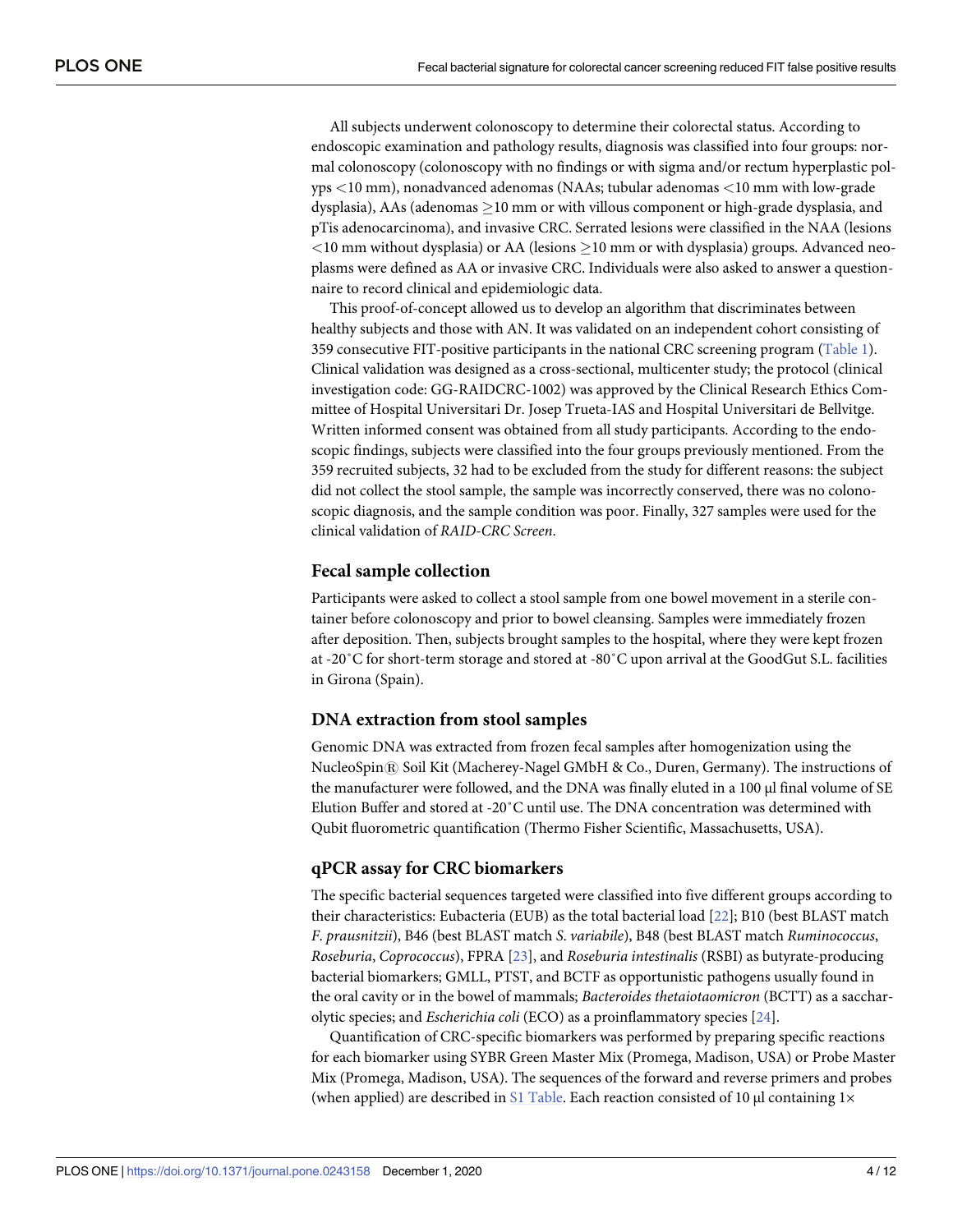<span id="page-4-0"></span>GoTaq qPCR Master Mix, between 150 nM and 300 nM of each primer and/or probe, and up to 10 ng of genomic DNA template. The species-specific primers were purchased from Macrogen (Macrogen, Seoul, South Korea). All qPCR was run on an AriaMx Real-time PCR System (Agilent Technologies, Santa Clara, USA). Thermal profiles were different according to the biomarker analyzed (S2 [Table\)](#page-9-0). A melting curve step was added to the end of each qPCR to verify the presence of the expected amplicon size as well as to control primer dimer formation. Data were collected and analyzed with Aria Software version 1.5 (Agilent Technologies, Santa Clara, USA). All samples were amplified in duplicate and were considered valid when the difference between threshold cycles  $(C_t)$  was less than 0.6. A no-template control reaction and a standard curve (sequential dilutions from  $10^7$  to  $10^3$  genomic units/ $\mu$ L) were included in each PCR run to check qPCR efficiency.

In terms of qualitative analysis, the absence of a biomarker was considered if the obtained  $C_t$  value was not within its dynamic range, which is the interval of relative abundance in which a given bacterial marker can exist.

#### **Statistical analysis**

Data normality was assessed through the Kolmogorov-Smirnov test. The nonparametric Kruskal-Wallis test was used to test differences in variables with more than two categories. Pairwise comparisons of subcategories of these variables were analyzed using a Mann-Whitney test. All comparisons using bacterial markers were performed between the relative abundances, which were normalized by the dynamic range of each bacterial marker.

Receiver operating characteristic (ROC) curve analysis was applied to determine the usefulness of each biomarker to distinguish among different colorectal neoplasia statuses. The accuracy of discrimination of each bacterial marker was measured by the area under the ROC curve. Since *RAID-CRC Screen* is a qualitative approach, the performance of the designed algorithm was calculated using likelihood ratios.

In the proof-of-concept study, machine learning was used to determine which combination of bacterial markers was capable of distinguishing subjects with AN from those with normal colonoscopy or NAA. The specific methodology consisted of an initial training iteration with 70% of 100 random partitions of the dataset and further validation with 30% of the remaining predictive models generated using 4 different machine learning algorithms (neural network, logistic regression, gradient boosting tree, and random forest). *RAID-CRC Screen* was eventually designed using a combination of six of the bacterial markers.

The clinical validation was performed in 359 subjects. Sample size was calculated using the online platform GRANMO v7.12, estimating the population by proportions, with a 95% confidence interval, an accuracy of +/- 5%, estimating a population percentage that is expected to be approximately 30%, with 10% repositions foreseen.

The sensitivity, specificity, PPV, negative predictive value, and accuracy of the designed algorithm were calculated using Epidat 3.1 software (SERGAS, Xunta de Galicia, Spain).

All remaining statistical analyses were performed using the SPSS 23.0 statistical package (IBM, NYC, USA). Significance levels were established for p-values  $\leq 0.05$ .

#### **Results**

#### **Proof-of-concept study**

**Fecal bacterial markers in neoplasia progression.** In the proof-of-concept study, stool samples were used to evaluate the relative abundance of each bacterial marker according to each diagnosis [\(Fig](#page-5-0) 1). Regardless of the colonoscopy result, the most prevalent bacterial species were butyrate producers (B10, B46, B48, FPRA, and RSBI), with relative abundance values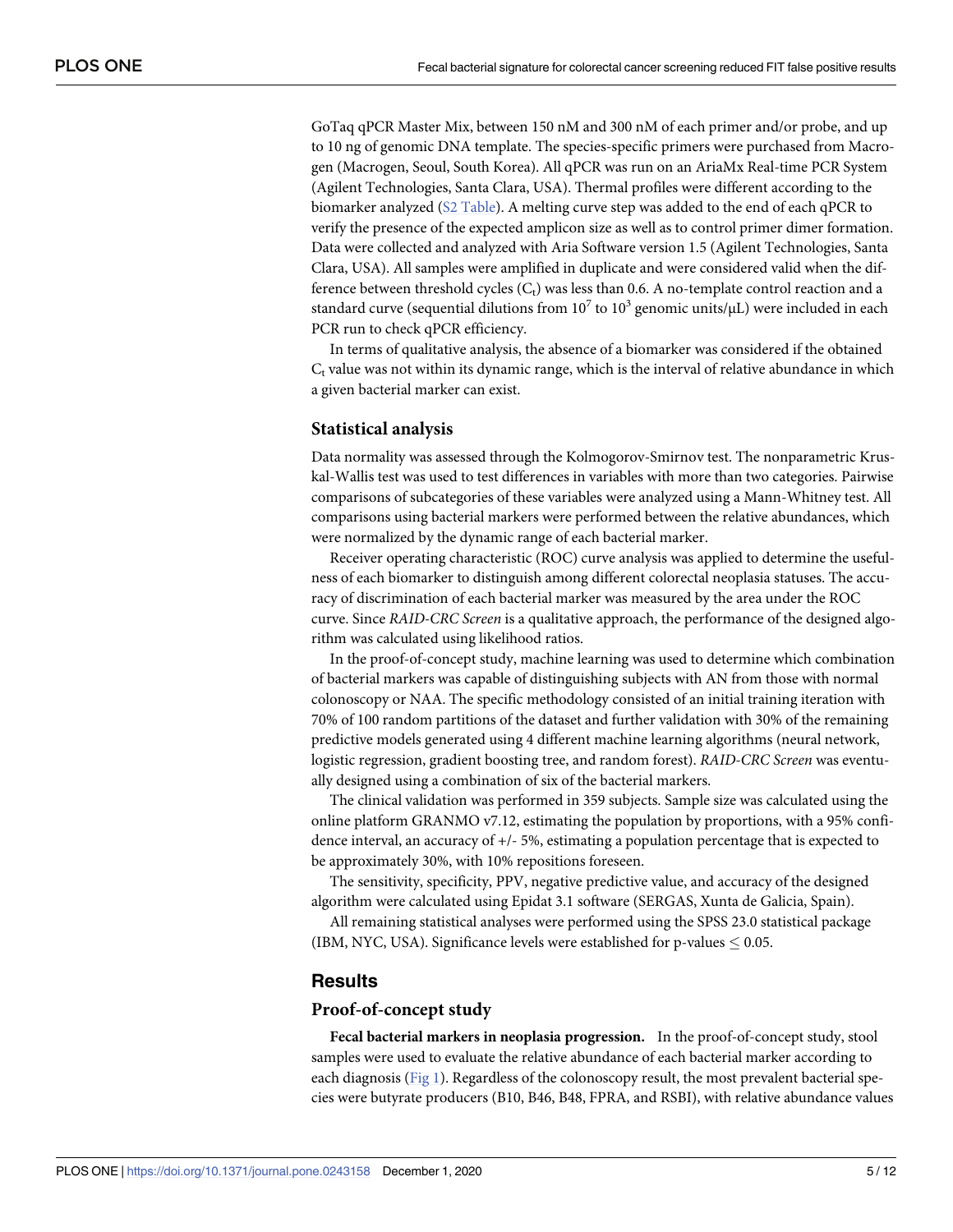<span id="page-5-0"></span>

[Fig](#page-4-0) 1. Relative abundance of the analyzed bacterial markers in subjects with normal colonoscopy (NC), nonadvanced adenoma (NAA), advanced adenoma (AA), and colorectal cancer (CRC). F. prausnitzii (FPRA), G. morbillorum (GMLL), P. stomatis (PTST), B. fragilis (BCTF), B. thetaiotaomicron (BCTT), R. intestinalis (RSBI) and *E*. *coli* (ECO)).

<https://doi.org/10.1371/journal.pone.0243158.g001>

of 16.7%, 14.2%, 16.1%, 14.1%, and 10.8%, respectively. Compared to healthy individuals, subjects with either NAA or AA showed a higher absolute abundance of B10, B46 and FPRA  $(p = 0.018, p = 0.004, and p = 0.023, respectively)$ . PTST and BCTF absolute abundance was significantly higher in the CRC population than in individuals with normal colonoscopy  $(p = 0.002$  and  $p = 0.017$ , respectively). Although there were no significant differences, a tendency could be observed in GMLL, as it showed a higher absolute abundance in CRC patients (p = 0.073); similarly, PTST and RSBI absolute abundances were higher in the presence of either NAA or AA ( $p = 0.056$  and 0.060, respectively). Regarding ECO, no significant differences were observed among the studied groups.

On the one hand, higher absolute abundances of opportunistic pathogens (GMLL, PTST, and BCTF) were observed in CRC patients with respect to healthy subjects ( $p = 0.073$ ,  $p = 0.002$ , and  $p = 0.017$ , respectively). In terms of prevalence, these bacterial markers were found more often in patients with CRC (GMLL, 75.0%; PTST, 50.0%; and BCTF, 66.6%) than in healthy subjects (GMLL, 40.8%; PTST, 11.1%; and BCTF, 31.3%). On the other hand, when subjects with normal colonoscopy were compared to patients with AN, three butyrate-producing bacteria (B10, B46, and FPRA) showed significant differences in their absolute abundance  $(p = 0.035, p = 0.030, and p = 0.042, respectively).$ 

*RAID-CRC Screen* **algorithm development.** The development of the *RAID-CRC Screen* algorithm was aimed at reducing false-positive results for AN among FIT-positive subjects while maintaining 100% sensitivity for CRC. FPRA, B46, and B10 were the only bacterial markers that showed significant differences between subjects with normal colonoscopy or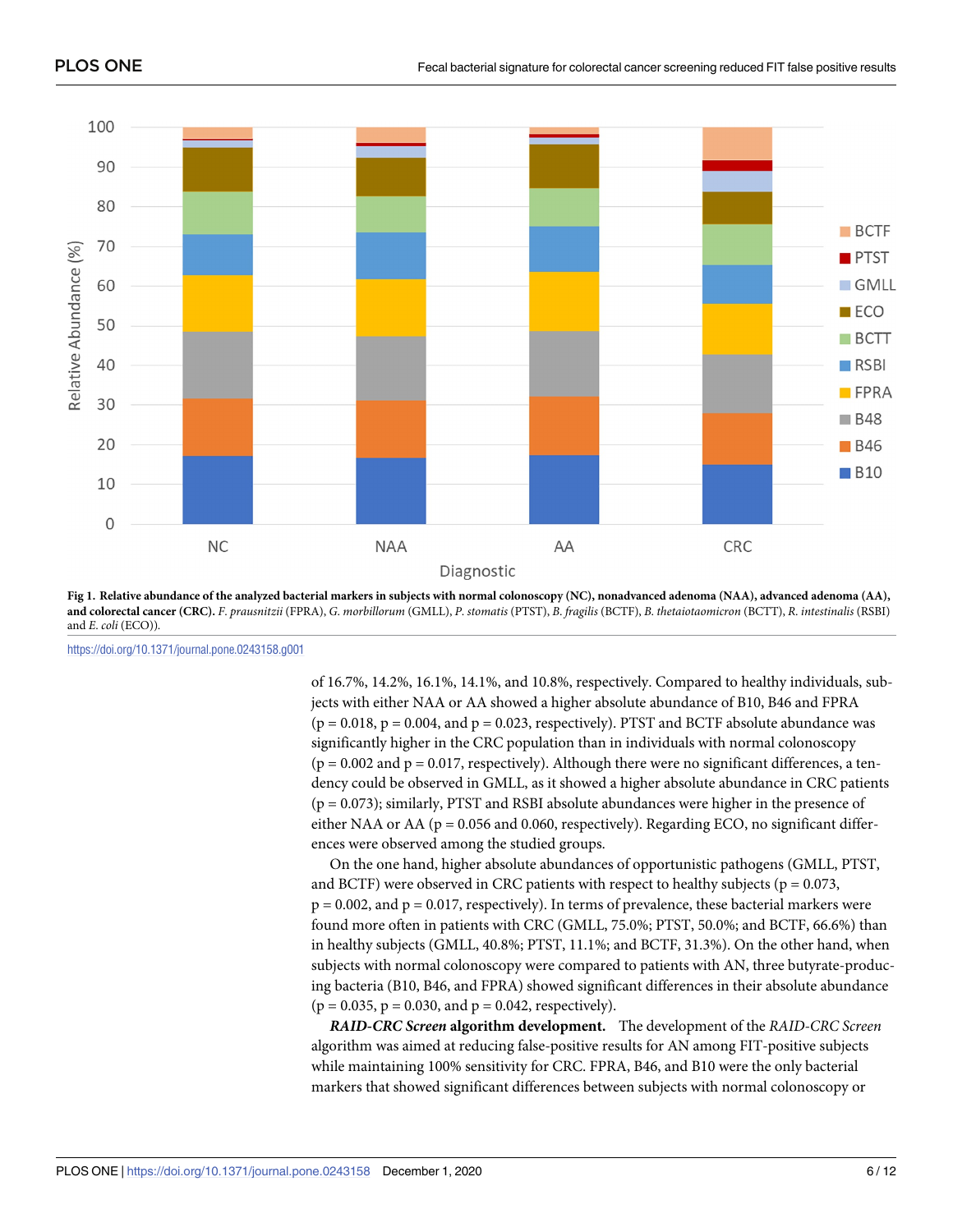| Most advanced finding           | Groups used for calculating specificity | Sensitivity (%) | Specificity $(\%)$ | PPV(%) | NPV(%) |
|---------------------------------|-----------------------------------------|-----------------|--------------------|--------|--------|
| Colorectal cancer $(n = 11)$    | $NAA+NC$                                | 100.0           | 28.0               | 13.0   | 100.0  |
| Advanced adenoma $(n = 67)$     | $NAA+NC$                                | 94.0            | 26.0               | 49.0   | 88.0   |
| Advanced neoplasia ( $n = 78$ ) | $NAA+NC$                                | 94.8            | 26.1               | 50.0   | 86.0   |

#### <span id="page-6-0"></span>**Table 2. Diagnostic performance of** *RAID-CRC Screen* **in the proof-of-concept study (n = 172).**

NC, normal colonoscopy; NAA, nonadvanced adenoma; PPV, positive predictive value; NPV, negative predictive value.

<https://doi.org/10.1371/journal.pone.0243158.t002>

NAA and those with AN within the FIT-positive population; however, they did not provide the desired sensitivity values. An algorithm based on the combination of FPRA and B46 with three other bacterial species (B48, GMLL, and BCTF) and the total bacterial load exhibited a sensitivity of 94.8%, a specificity of 26.1%, a PPV of 50.0%, and a negative predictive value of 86.0% for AN (Table 2). More specifically, *RAID-CRC Screen* consists of 5 bacterial ratios: FPRA/EUB, B46/EUB, B48/EUB, GMLL/EUB, and BCTF/EUB applied to the FIT-positive population. While FIT 20 μg/g led to 94 false-positive results for AN detection, *RAID-CRC Screen* reduced this value to 62, implying a reduction of 34% in the false-positive rate. Notably, developers focused on sensitivity for AN, which reached 94.8%.

# **Clinical validation study**

When *RAID-CRC Screen* was scaled up to the 327 FIT-positive individuals of the validation cohort, sensitivities of 94.7%, 82.3%, and 83.9% were obtained for the detection of CRC, AA and AN, respectively (Table 3). Specificities were 16.3% among participants with NAA or normal colonoscopy and 18.2% among those with negative results on colonoscopy (Table 3). In this validation study, the algorithm detected 30 true negative subjects but generated 23 false negatives from the 327 FIT-positive individuals, 22 of them with AA and 1 with CRC. More importantly, while using FIT 20 μg/g, there were 184 false-positive results for AN, and *RAID-CRC Screen* reduced this figure to 154, which implies a reduction of 16.3% in the falsepositive rate.

# **Discussion**

Early detection of CRC is crucial for reducing its incidence and mortality. The European Union recommends population-based, organized screening for CRC using evidence-based methods with quality assurance of the entire screening process [[25](#page-11-0)]. The best CRC screening strategy has not yet been defined, but the most widely used strategy in Western countries is FIT, which shows 79.0% sensitivity and 99.0% negative predictive value for CRC detection [\[12\]](#page-10-0). The most common limitation of FIT-based CRC screening programs is false-positive

| Most advanced finding            | Groups used for calculating specificity | Sensitivity (%) | Specificity $(\%)$ | PPV(%) | NPV(%) |
|----------------------------------|-----------------------------------------|-----------------|--------------------|--------|--------|
| Colorectal cancer $(n = 19)$     | $NC+NAA$                                | 94.7            | 16.3               | 10.5   | 96.8   |
|                                  | NC                                      | 94.7            | 18.2               | 18.2   | 94.7   |
| Advanced adenoma $(n = 124)$     | $NC+NAA$                                | 82.3            | 16.3               | 49.8   | 57.7   |
|                                  | NC                                      | 82.3            | 18.2               | 55.7   | 45.0   |
| Advanced neoplasia ( $n = 143$ ) | $NC+NAA$                                | 83.9            | 16.3               | 43.8   | 56.6   |
|                                  | NC                                      | 83.9            | 18.2               | 59.7   | 43.9   |

**Table 3. Diagnostic performance of** *RAID-CRC Screen* **in the validation study (n = 327).**

NC, normal colonoscopy; NAA, nonadvanced adenoma; PPV, positive predictive value; NPV, negative predictive value.

<https://doi.org/10.1371/journal.pone.0243158.t003>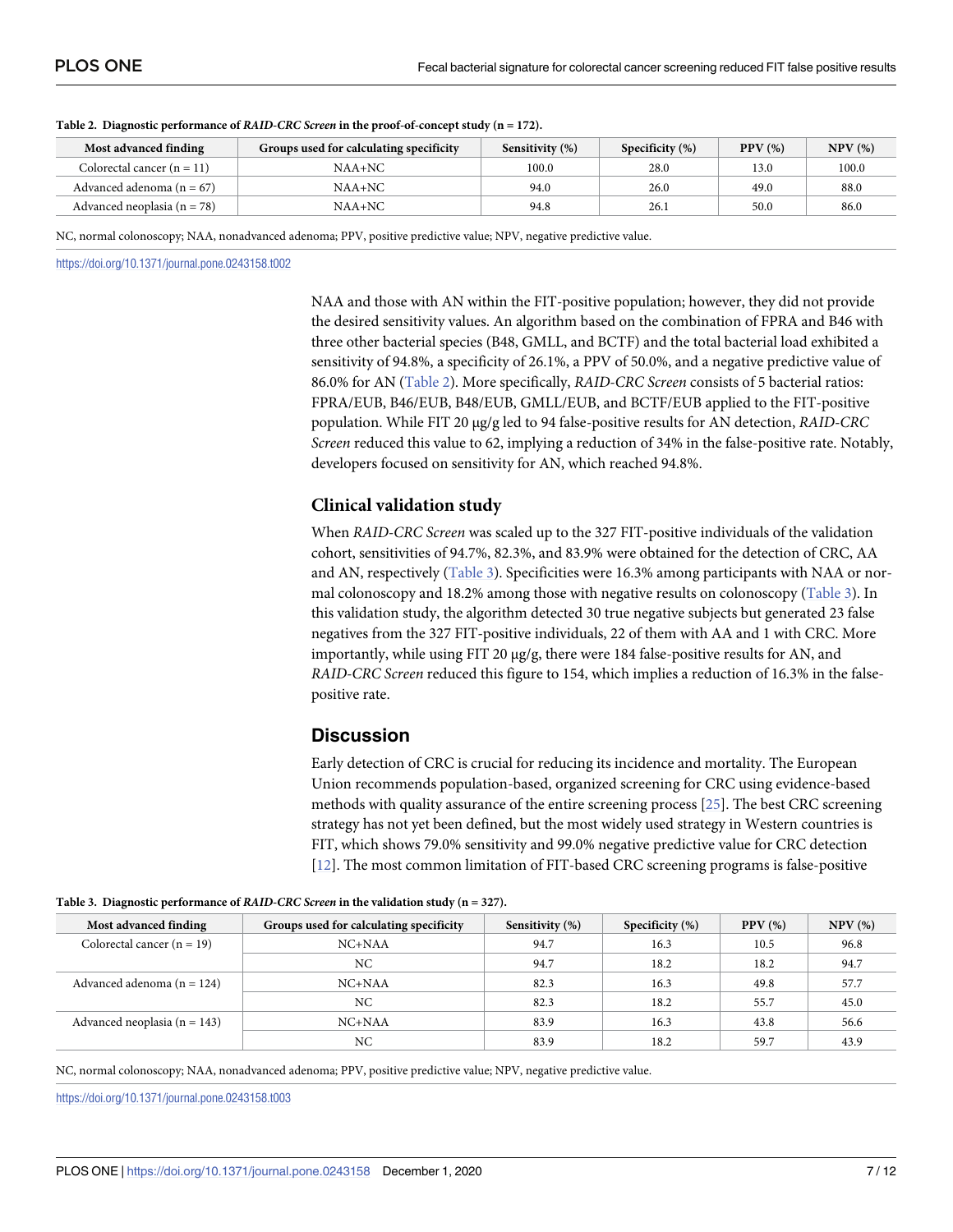<span id="page-7-0"></span>

Fig 2. Relative abundance of the analyzed bacterial markers in subjects with normal colonoscopy (NC), nonadvanced adenoma (NAA), advanced adenoma (AA), **and colorectal cancer (CRC).** Butyrate-producing species (B10, B46, B48, FPRA, and RSBI); opportunistic pathogens (GMLL, PTST, BCTF); saccharolytic bacteria (BCTT); proinflammatory (ECO).

<https://doi.org/10.1371/journal.pone.0243158.g002>

results [\[26\]](#page-11-0), as they lead to patient concerns, additional costs [\[27\]](#page-11-0), and adverse events associated with unnecessary colonoscopies. In this study, we have defined and clinically validated a fecal bacterial signature that complements FIT by reducing its associated false-positive rate among FIT-positive participants.

Different bacterial markers associated with CRC have been analyzed in a proof-of-concept study in subjects with colorectal neoplastic lesions at different stages: normal colonoscopy, NAA, AA and CRC. Our qPCR results indicate the existence of microbial dysbiosis in patients with CRC. The analyzed bacterial markers were classified according to their gut health-related phenotypes: butyrate-producing bacteria (B10, B46, B48, FPRA, RSBI), saccharolytic bacteria (BCTT), opportunistic pathogens (GMLL, PTST, BCTF), and proinflammatory bacteria (ECO) (Fig 2). The relative abundance of these microbiological groups differed significantly when healthy subjects were compared to CRC patients. Specifically, compared to subjects with normal colonoscopy, those with CRC exhibited a decreased abundance of butyrate-producing bacteria, which were replaced by pathogenic species. Unlike other studies, ECO did not display variations across different diagnostics [\[28\]](#page-11-0). Although BCTF has been considered a carcinogenesis driver, it was found in higher abundances solely in CRC [[29](#page-11-0),[30](#page-11-0)].

The combination of these data with the FIT value was used to develop a screening method capable of discriminating between healthy subjects and patients with AN. The correct classification of subjects with CRC was prioritized; thus, a 100% sensitivity was sought. The algorithm was applied only to subjects with an FIT20 positive result (cut-off 20 μg hemoglobin/g feces) and was intended to maximize the reduction in FIT20 false-positive results while maintaining a high sensitivity for AN.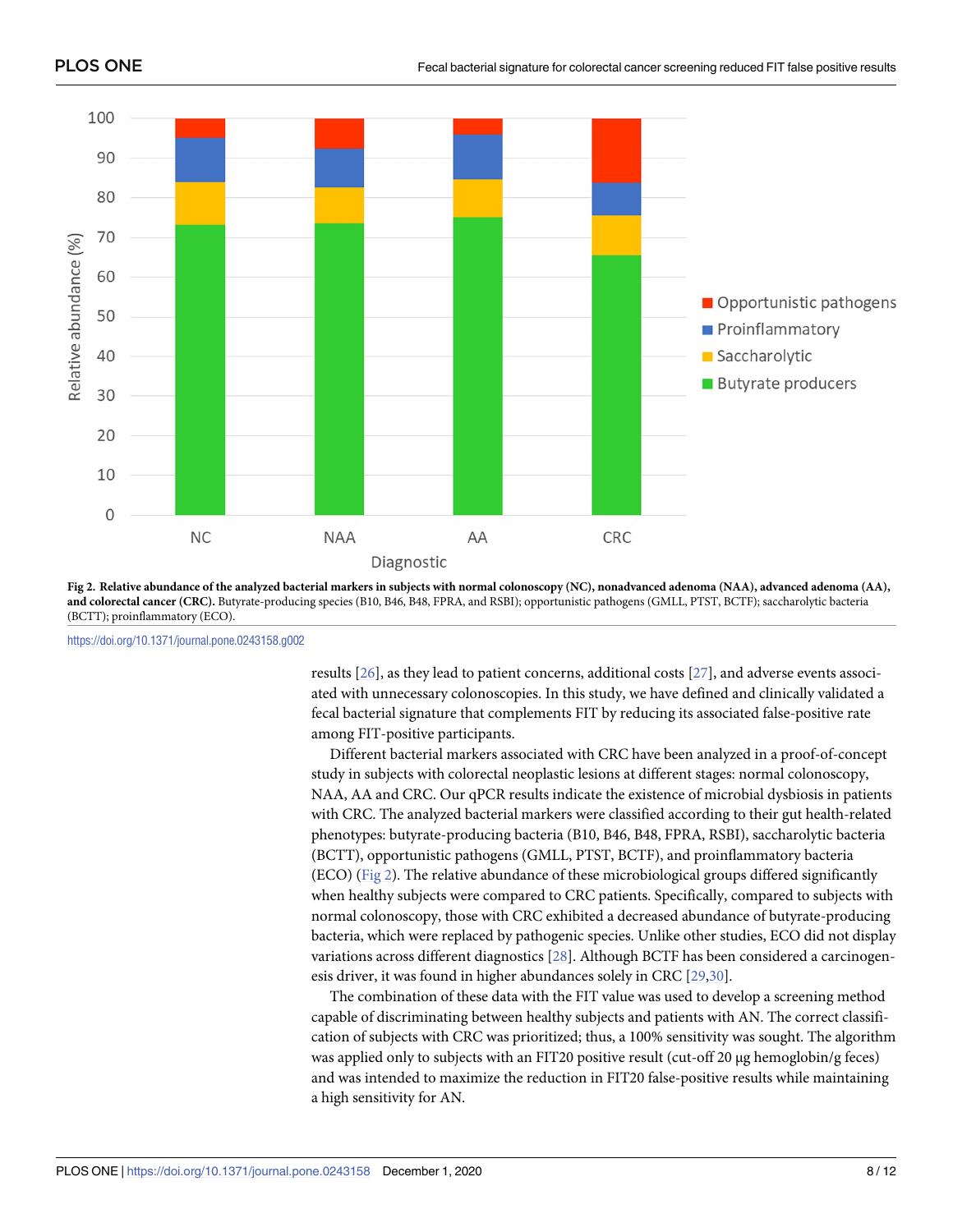<span id="page-8-0"></span>The defined microbiological signature combines five bacterial marker abundance ratios (FPRA/EUB, GMLL/EUB, B46/EUB, BCTF/EUB, B48/EUB). Our results showed that high FPRA/EUB, GMLL/EUB, and BCTF/EUB bacterial ratios correlated with the presence of AN. In contrast, low B46/EUB and B48/EUB bacterial ratios correlated with healthy individuals and AN, respectively. Notably, the use of the total bacterial load for data normalization is critical for controlling variables associated with qPCR, thus differentiating true biological changes from experimentally induced variation [[31](#page-11-0)].

Clinical validation of *RAID-CRC Screen* confirmed high sensitivity (94.7%) and negative predictive values (96.8%) for CRC detection among FIT-positive individuals, respectively. Concerning the detection of AA, promising results were also obtained with a sensitivity of 82.3%. Altogether, *RAID-CRC Screen* reached a sensitivity and specificity of 83.9% and 18.2%, respectively, for the detection of AN. More importantly, the use of this new noninvasive tool achieved a reduction in unnecessary colonoscopies of up to 20% among subjects who tested positive for FIT. In addition, cancer screening programs seek methods with high negative predictive values since all affected individuals should be detected.

Although the two-step approach (FIT-positive result plus colonoscopy) is an efficient CRC screening strategy in an average-risk population [\[32,33](#page-11-0)], the use of bacterial signatures after testing positive in FIT may increase cost-effectiveness, as the number of unnecessary colonoscopies would be further reduced. Moreover, the use of fecal bacterial signatures might facilitate the implementation of CRC screening programs in resource-deprived regions, where colonoscopy availability is limited. The geographical origin of sample donors has been a matter of controversy that could impact the reproducibility of fecal bacterial signatures. This issue has been recently assessed by some research groups by performing meta-analyses with cohorts from different origins (USA, Germany, France, Italy, China, Canada, and Austria), and were able to identify reproducible microbiome markers in patients with CRC [[19](#page-10-0)[,34\]](#page-11-0).

Since *RAID-CRC Screen* would be implemented in CRC screening organized programs, sample collection, conservation, and transport must be adapted to the existing circuits. Therefore, we have set up the detection of *RAID-CRC Screen* by qPCR from a unique sample taken with the FIT tube collector [\[20\]](#page-10-0). Thus, the availability of this screening test is linked to that of the general screening programs based on FIT. As for the cost, it will be slightly over the cost of FIT, considering further processing, but taking into account the reduction of colonoscopies it still will be more cost-effective than the current system.

Based on our results, we propose a three-step CRC screening strategy in which the bacterial signature (*RAID-CRC Screen*) is applied to FIT-positive individuals for a better selection of those who should undergo colonoscopy. This approach was associated with a significant reduction in false-positive FIT results among participants in a population-based, organized CRC screening program. Therefore, *RAID-CRC Screen* is being postulated as a new noninvasive tool for CRC screening, adding specificity and PPV to FIT while maintaining high sensitivity for AN.

# **Supporting information**

**S1 [Table.](http://www.plosone.org/article/fetchSingleRepresentation.action?uri=info:doi/10.1371/journal.pone.0243158.s001) Forward and reverse primers, and probe sequences used in this work.** EUB, Eubacteria; GMLL, *G. morbillorum*; PTST, *P. stomatis*; BCTF, *B. fragilis*; BCTT, *B. thetaiotaomicron*; RSBI, *R. intestinalis*; FPRA, *F. prausnitzii*; ECO, *E. coli*; F, Forward primer; R, Reverse primer; PR, probe. FPRA probe was 5'-labelled with FAM (6-carboxyfluorescin) as the reporter dye and TAMRA was used as quencher dye at the 3'-end. (RTF)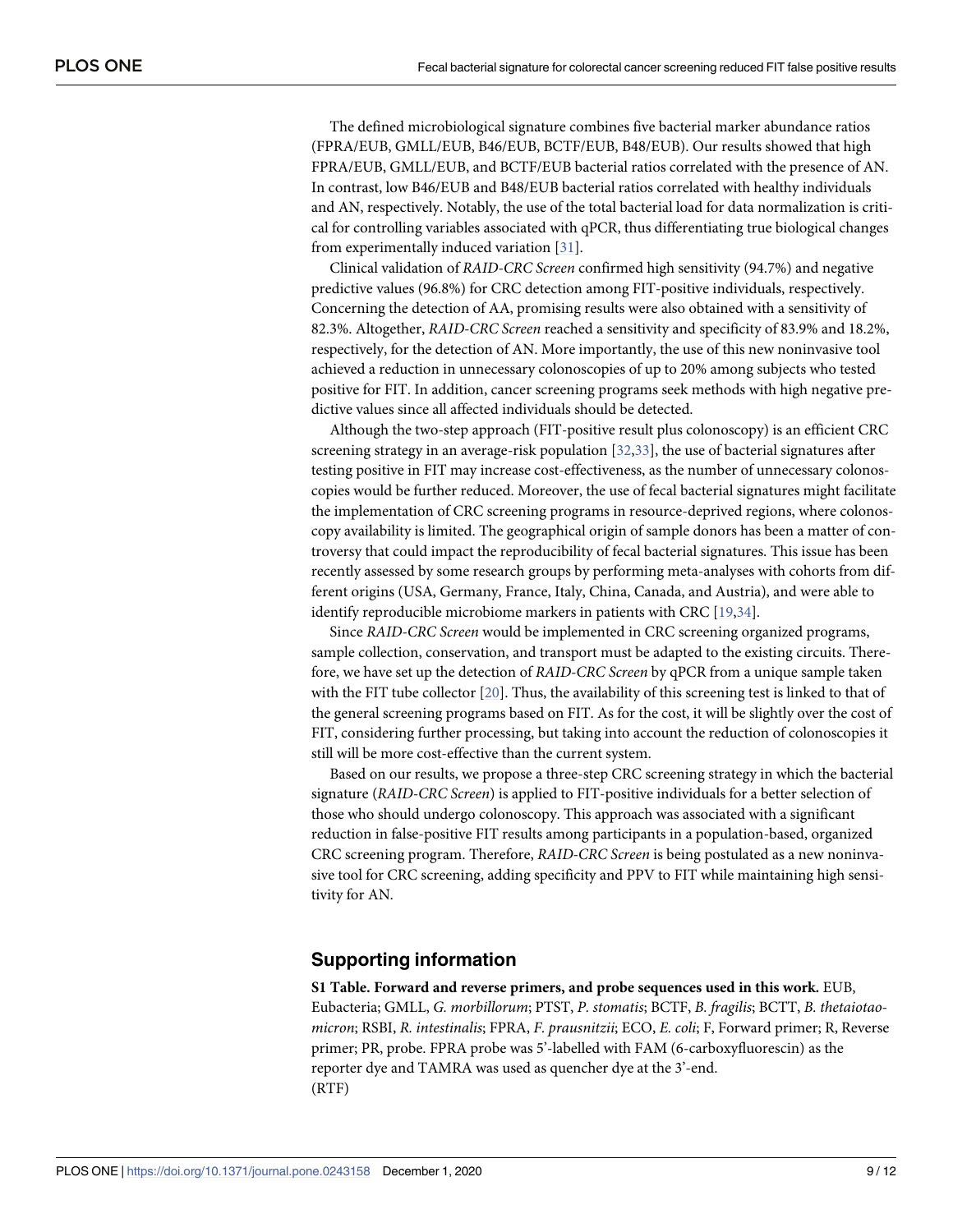<span id="page-9-0"></span>**S2 [Table.](http://www.plosone.org/article/fetchSingleRepresentation.action?uri=info:doi/10.1371/journal.pone.0243158.s002) qPCR conditions.** EUB, Eubacteria; GMLL, *G. morbillorum*; PTST, *P. stomatis*; BCTF, *B. fragilis*; BCTT, *B. thetaiotaomicron*; RSBI, *R. intestinalis*; FPRA, *F. prausnitzii*; ECO, *E. coli*; NA, nonapplicable. (DOCX)

**Acknowledgments**

We thank Ms. Alba Pla, Ms. Alba Costa, Ms. Roser Coll, Ms. Jessica Fernandez, Mr. Guillem Clos (Gastroenterology Department, Institut d'Assistència Sanitària (IAS), Salt); Ms. Dolors Serinanell and Ms. Núria Niubó (Gastroenterology Department, Consorci Hospitalari de Vic); and Ms. Elena Sanchez and Ms. Meritxell de la Hera (Gastroenterology Department, Hospital Universitari de Bellvitge) for their nursery assistance. We are grateful to Dr. Maria Buxó (Institut d'Investigacio´ Biomèdica de Girona (IDIBGI)) for her statistical assistance. We appreciate the generosity of the patients who freely gave their time and samples to make this study possible.

# **Author Contributions**

- **Conceptualization:** Marta Malago´n, Sara Ramio´-Pujol, Marta Serrano, Virginia Piñol, Mariona Serra-Pagès, Xavier Aldeguer, L. Jesús Garcia-Gil.
- Data curation: Marta Malagón, Sara Ramió-Pujol, Anna Bahí, L. Jesús Garcia-Gil.

**Formal analysis:** Joan Amoedo, Lia Oliver, Mariona Serra-Pagès, L. Jesu´s Garcia-Gil.

- **Funding acquisition:** Mariona Serra-Pagès, Xavier Aldeguer, L. Jesús Garcia-Gil.
- Investigation: Marta Malagón, Sara Ramió-Pujol, Josep Oriol Miquel-Cusachs, Joan Saló, Jordi Guardiola, Mariona Serra-Pagès, Xavier Aldeguer, L. Jesús Garcia-Gil.
- Methodology: Marta Malagón, Sara Ramió-Pujol, Joan Amoedo, Lia Oliver, Manel Ramirez, Xavier Queralt-Moles, Pau Gilabert, Joan Salo´, Jordi Guardiola, Virginia Piñol, Mariona Serra-Pagès, Xavier Aldeguer, L. Jesús Garcia-Gil.
- **Project administration:** Mariona Serra-Pagès.
- **Resources:** Anna Bahı´, Josep Oriol Miquel-Cusachs, Xavier Queralt-Moles, Pau Gilabert, Joan Saló, Jordi Guardiola, Virginia Piñol, Mariona Serra-Pagès.
- **Supervision:** Sara Ramio´-Pujol, Mariona Serra-Pagès, Antoni Castells, Xavier Aldeguer, L. Jesús Garcia-Gil.
- Validation: Marta Malagón, Sara Ramió-Pujol, Antoni Castells, Xavier Aldeguer, L. Jesús Garcia-Gil.
- **Visualization:** Sara Ramio´-Pujol, Marta Serrano, Antoni Castells, Xavier Aldeguer, L. Jesu´s Garcia-Gil.
- **Writing – original draft:** Marta Malago´n, Mariona Serra-Pagès, L. Jesu´s Garcia-Gil.
- **Writing – review & editing:** Marta Malago´n, Sara Ramio´-Pujol, Marta Serrano, Joan Amoedo, Lia Oliver, Mariona Serra-Pagès, Antoni Castells, Xavier Aldeguer, L. Jesús Garcia-Gil.

#### **References**

**[1](#page-0-0).** World Health Organization. GLOBOCAN 2018. 2018. Available: [http://gco.iarc.fr/today.](http://gco.iarc.fr/today)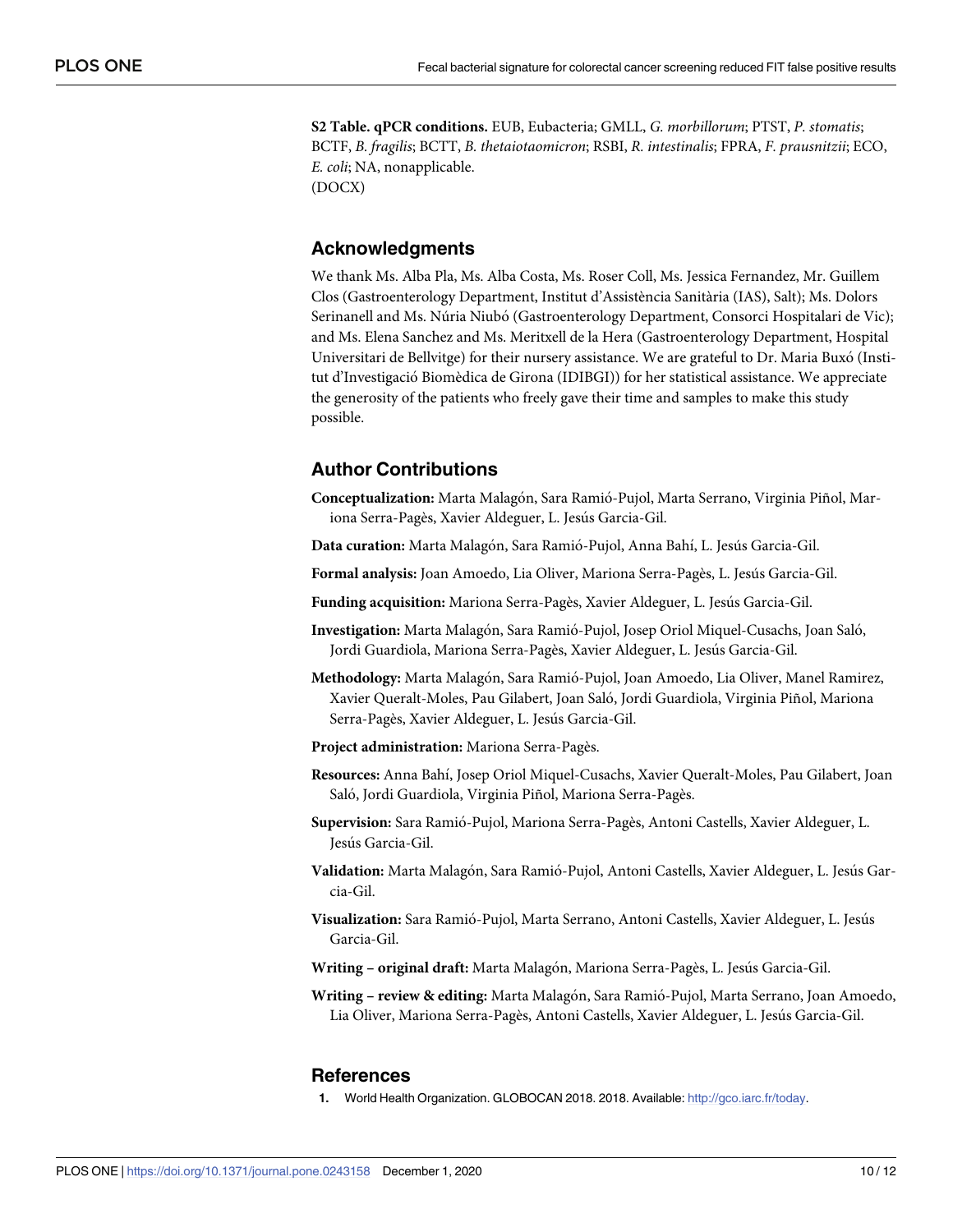- <span id="page-10-0"></span>**[2](#page-1-0).** Doubeni CA, Laiyemo AO, Major JM, Schootman M, Lian M, Park Y, et al. Socioeconomic status and the risk of colorectal cancer: An analysis of over one-half million adults in the NIH-AARP Diet and Health Study. Cancer. 2012; 118: 3636–3644. <https://doi.org/10.1002/cncr.26677> PMID: [22898918](http://www.ncbi.nlm.nih.gov/pubmed/22898918)
- **[3](#page-1-0).** Castells A. Choosing the optimal method in programmatic colorectal cancer screening: current evidence and controversies. Therap Adv Gastroenterol. 2015; 8: 221–233. [https://doi.org/10.1177/](https://doi.org/10.1177/1756283X15578610) [1756283X15578610](https://doi.org/10.1177/1756283X15578610) PMID: [26136839](http://www.ncbi.nlm.nih.gov/pubmed/26136839)
- **[4](#page-1-0).** Ta´rraga P, Solera J, Rodrı´guez-Montes JA. Primary and Secondary Prevention of Colorectal Cancer. Clin Med Insights Gastroenterol. 2014; 7: 33–46. <https://doi.org/10.4137/CGast.S14039> PMID: [25093007](http://www.ncbi.nlm.nih.gov/pubmed/25093007)
- **[5](#page-1-0).** Zauber AG, Winawer SJ, O MJ, Lansdorp-Vogelaar I, van Ballegooijen M, Hankey BF, et al. Colonoscopic Polypectomy and Long-Term Prevention of Colorectal-Cancer Deaths. N Engl J Med. 2012; 366: 687–696. <https://doi.org/10.1056/NEJMoa1100370> PMID: [22356322](http://www.ncbi.nlm.nih.gov/pubmed/22356322)
- **[6](#page-1-0).** Andermann A, Blancquaert I, Beauchamp S, Déry V. Revisiting Wilson and Jungner in the genomic age: a review of screening criteria over the past 40 years. Bull World Health Organ. 2008; 86: 317–319. <https://doi.org/10.2471/blt.07.050112> PMID: [18438522](http://www.ncbi.nlm.nih.gov/pubmed/18438522)
- **[7](#page-1-0).** López Bastida J, Sassi F, Bellas Beceiro B, García Pérez L. Análisis coste-efectividad del cribado del cáncer colorrectal en la población general. Plan de Calidad para el SNS del MSC. Servicio de Evaluación del Servicio Canario de Salud. Informes de Evaluación de Tecnologías Sanitarias: SESCS N° 2006/23. 2010.
- **[8](#page-1-0).** Groenen PJTA, Van Krieken JH, Murray S, Rouleau E, Garborg, Holme Ø, et al. Current status of screening for colorectal cancer. Ann Oncol. 2013; 24: 1963-1972. [https://doi.org/10.1093/annonc/](https://doi.org/10.1093/annonc/mdt157) [mdt157](https://doi.org/10.1093/annonc/mdt157) PMID: [23619033](http://www.ncbi.nlm.nih.gov/pubmed/23619033)
- **[9](#page-1-0).** Stracci F, Zorzi M, Grazzini G, Efird JT. Colorectal cancer screening: tests, strategies, and perspectives. Front Public Heal. 2014; 2: 1–9. <https://doi.org/10.3389/fpubh.2014.00210> PMID: [25386553](http://www.ncbi.nlm.nih.gov/pubmed/25386553)
- [10](#page-1-0). Canal Salut. Gencat. Estadístiques del programa de detecció precoç del càncer de còlon i recte. [cited 5 Aug 2019]. Available: [http://canalsalut.gencat.cat/ca/salut-a-z/c/cancer/recursos-per-a-professionals/](http://canalsalut.gencat.cat/ca/salut-a-z/c/cancer/recursos-per-a-professionals/estadistiques/programes-de-deteccio-precoc/cancer-de-colon-i-recte/) [estadistiques/programes-de-deteccio-precoc/cancer-de-colon-i-recte/.](http://canalsalut.gencat.cat/ca/salut-a-z/c/cancer/recursos-per-a-professionals/estadistiques/programes-de-deteccio-precoc/cancer-de-colon-i-recte/)
- **[11](#page-1-0).** Song L-L, Li Y-M. Current noninvasive tests for colorectal cancer screening: An overview of colorectal cancer screening tests. World J Gastrointest Oncol. 2016; 8: 793–800. [https://doi.org/10.4251/wjgo.v8.](https://doi.org/10.4251/wjgo.v8.i11.793) [i11.793](https://doi.org/10.4251/wjgo.v8.i11.793) PMID: [27895817](http://www.ncbi.nlm.nih.gov/pubmed/27895817)
- **[12](#page-1-0).** Chiu HM, Lee YC, Tu CH, Chen CC, Tseng PH, Liang JT, et al. Association between early stage colon neoplasms and false-negative results from the fecal immunochemical test. Clin Gastroenterol Hepatol. 2013; 11: 832–838. <https://doi.org/10.1016/j.cgh.2013.01.013> PMID: [23376002](http://www.ncbi.nlm.nih.gov/pubmed/23376002)
- **[13](#page-1-0).** Zur Hausen H. The search for infectious causes of human cancers: Where and why. Virology. 2009; 392: 1–10. <https://doi.org/10.1016/j.virol.2009.06.001> PMID: [19720205](http://www.ncbi.nlm.nih.gov/pubmed/19720205)
- **[14](#page-1-0).** Collins D, Hogan AM, Winter DC. Microbial and viral pathogens in colorectal cancer. Lancet Oncol. 2011; 12: 504–512. [https://doi.org/10.1016/S1470-2045\(10\)70186-8](https://doi.org/10.1016/S1470-2045%2810%2970186-8) PMID: [21067973](http://www.ncbi.nlm.nih.gov/pubmed/21067973)
- **[15](#page-2-0).** Arthur JC, Perez-Chanona E, Mühlbauer M, Tomkovich S, Uronis JM, Fan T-J, et al. Intestinal inflammation targets cancer-inducing activity of the microbiota. Science (80-). 2012; 338: 120-123. [https://](https://doi.org/10.1126/science.1224820) [doi.org/10.1126/science.1224820](https://doi.org/10.1126/science.1224820) PMID: [22903521](http://www.ncbi.nlm.nih.gov/pubmed/22903521)
- **[16](#page-2-0).** Sobhani I, Tap J, Roudot-Thoraval F, Roperch JP, Letulle S, Langella P, et al. Microbial Dysbiosis in Colorectal Cancer (CRC) Patients. PLoS One. 2011; 6: e16393. [https://doi.org/10.1371/journal.pone.](https://doi.org/10.1371/journal.pone.0016393) [0016393](https://doi.org/10.1371/journal.pone.0016393) PMID: [21297998](http://www.ncbi.nlm.nih.gov/pubmed/21297998)
- **17.** Kostic AD, Gevers D, Pedamallu CS, Michaud M, Duke F, Earl AM, et al. Genomic analysis identifies association of Fusobacterium with colorectal carcinoma. Genome Res. 2012; 22: 292–298. [https://doi.](https://doi.org/10.1101/gr.126573.111) [org/10.1101/gr.126573.111](https://doi.org/10.1101/gr.126573.111) PMID: [22009990](http://www.ncbi.nlm.nih.gov/pubmed/22009990)
- **18.** Zeller G, Tap J, Voigt AY, Sunagawa S, Kultima JR, Costea PI, et al. Potential of fecal microbiota for early-stage detection of colorectal cancer. Mol Syst Biol. 2014; 10: 766–766. [https://doi.org/10.15252/](https://doi.org/10.15252/msb.20145645) [msb.20145645](https://doi.org/10.15252/msb.20145645) PMID: [25432777](http://www.ncbi.nlm.nih.gov/pubmed/25432777)
- **[19](#page-2-0).** Thomas AM, Manghi P, Asnicar F, Pasolli E, Armanini F, Zolfo M, et al. Metagenomic analysis of colorectal cancer datasets identifies cross-cohort microbial diagnostic signatures and a link with choline degradation. Nat Med. 2019; In press. <https://doi.org/10.1038/s41591-019-0405-7> PMID: [30936548](http://www.ncbi.nlm.nih.gov/pubmed/30936548)
- **[20](#page-2-0).** Malago´n M, Ramio´-Pujol S, Serrano M. Reduction of faecal immunochemical test false positive results using a signature based on faecal bacterial markers. Aliment Pharmacol Ther. 2019; 49: 1410–1420. <https://doi.org/10.1111/apt.15251> PMID: [31025420](http://www.ncbi.nlm.nih.gov/pubmed/31025420)
- [21](#page-2-0). Mas de Xaxars Rivero T. Descripció i quantificació de la microbiota intestinal associada al càncer colorectal (Doctoral Thesis). 2012.